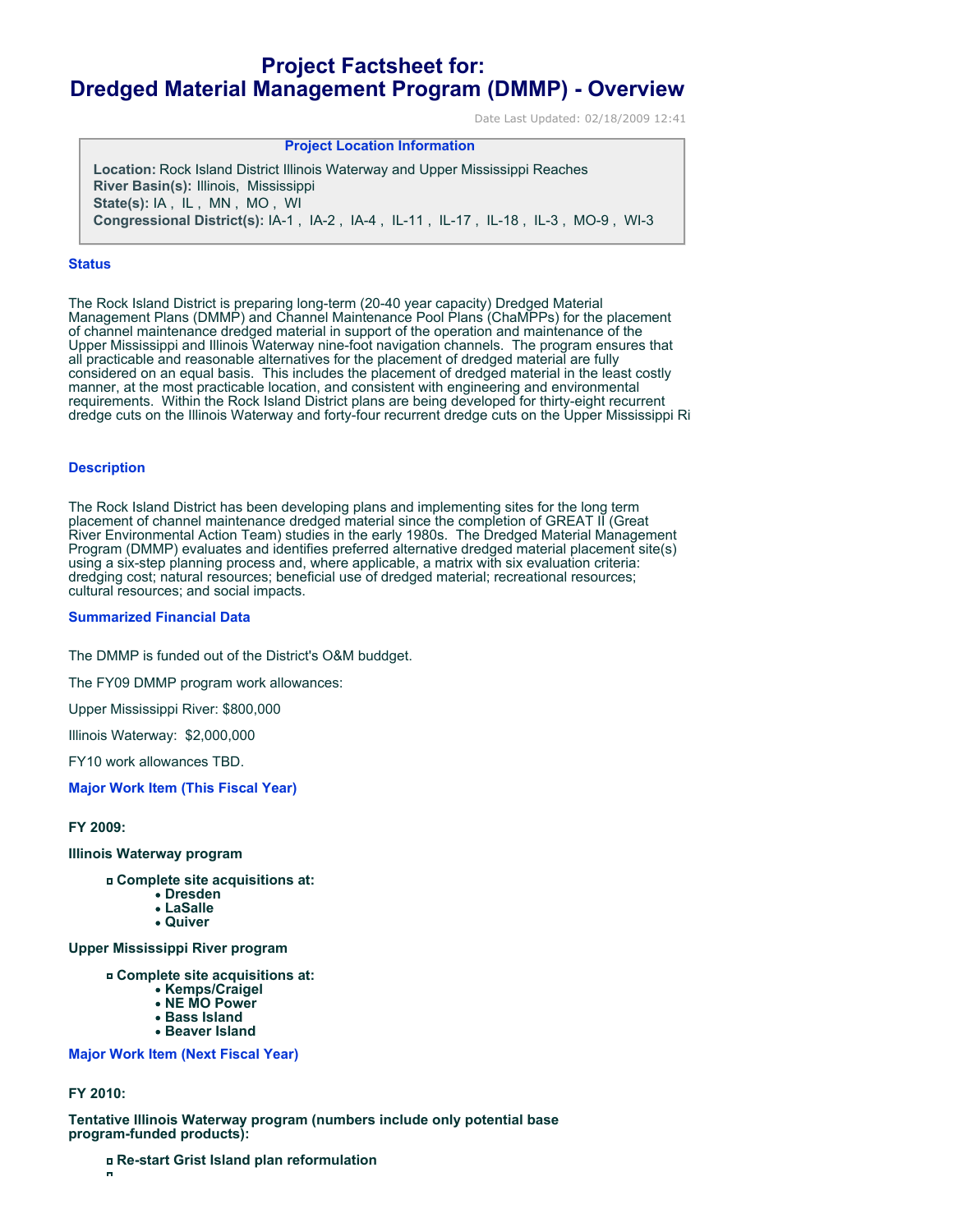**Re-start Kickapoo Creek plan formulation** 

- **Complete Spring Valley plan**
- **Complete Cal-Sag draft report Re-start LaGrange ChaMPP preparation**

**Tentative Upper Mississippi River program (numbers include only potential base program-funded products):** 

 $\blacksquare$ 

# **Authority**

OM - Operations and Maintenance -- Rivers and Harbors Acts of 1927, 1930, and 1935 in accordance with the SECTION 404 CWA & 33CFR, Parts 335-338

### **Additional Information**

ILLINOIS WATERWAY Dredged Material Management Plans completed thru FY08

- Treats Island, Dresden Island Pool
- Dresden Lower, Marseilles Pool
- Marseilles Canal, Marseilles Pool
- Milliken Creek, Starved Rock Pool
- Bulls Island, Starved Rock Pool
- Lick Creek and Peoria Lower, La Grange Pool
- Mackinaw River/Kingston Mines, La Grange Pool
- Copperas Creek, La Grange Pool
- Senate/Duck Island, La Grange Pool
- Beardstown, La Grange Pool
- Pekin/LaMarsh, LaGrange Pool
- Grand Island Reach, LaGrange Pool
- LaSalle Reach, Peoria Pool
- Quiver Island, LaGrange Pool

Plans remaining to be completed

- Spring Valley Reach, Peoria Pool
- Grist Island, Marseilles Pool
- Kickapoo Creek, Peoria Pool
- Cal-Sag, Cal-Sag Channel

MISSISSIPPI RIVER

Dredged Material Management Plans completed thru FY08

- Pool 11 Plans
	- St. Louis Woodyard, Turkey River, Turkey River Lower, Pool 11
	- Hurricane Island, Pool 11
	- Finley's Landing, Pool 11
	- Island 241, Pool 12
	- Maquoketa River, Pool 13
	- Savanna Bay, Pool 13
	- Steamboat Slough, Pool 14
	- Lock 15 Lower/Centennial Bridge, Pool 16
	- Buffalo, Pool 16
	- Hershey Chute, Pool 16
	- Bass Island, Pool 17
	- Keithsburg Reach, Pool 18
	- Keithsburg Lower/ Huron Island, Pool 18
	- Benton Island, Pool 18
	- Craigel Island/Kemps Landing & Kemps Landing Lower, Pool 19
	- Buzzard Island, Pool 20
	- Hogback/Willow Islands and Lonetree Light, Pool 21
	- Howard's/Howard's Crossing/LaGrange, Pool 21
- Northeast Missouri Power/Bebee Island, Pool 22
- Whitney Light, Pool 22
- Lock 22 Upper & Lower, Pools 22 & 24
- Sabula Reach, Pool 13
- L&D 21 Lower, Pool 21
- Oquawka, Pool 18

Plans remaining to be completed

Benton Island, Pool 18

## **Project Manager Information**

*Name:* Jerry Skalak, Dredged Material Management Program, Planning, Programs and Project Management Division